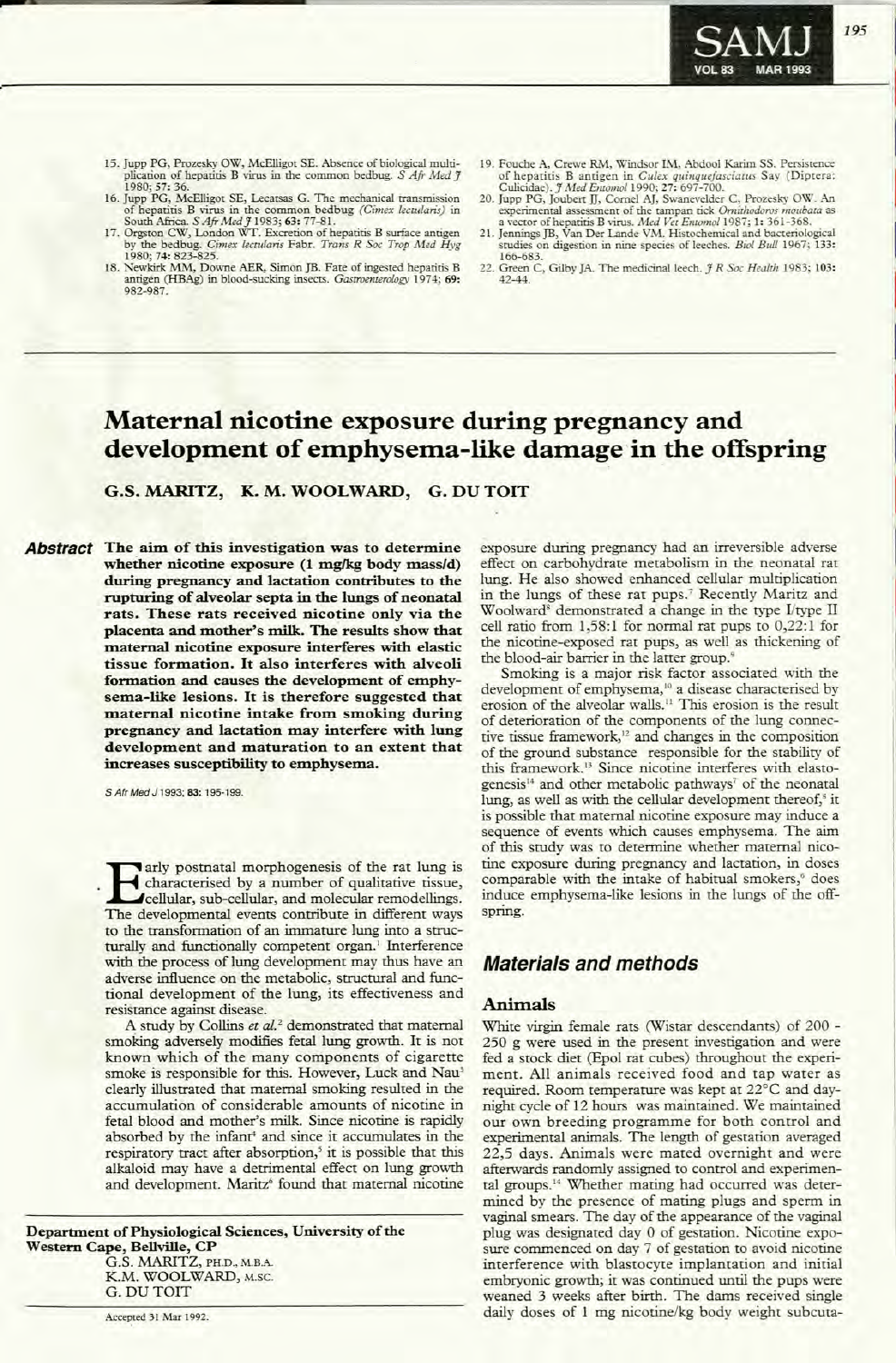neously until the birth of the litter, whereafter nicotine was given intraperitoneally.<sup>14</sup> This procedure was followed to ensure that nicotine reached the fetus or suckling rats only after its absorption into the blood. Control animals received normal saline instead of nicotine. Animals were killed by decapitation on predetermined days, 24 hours after their last exposure.

Lung tissue samples of 7-, 14- and 21-day-old control and nicotine-exposed rat pups were used. Only sections of the inferior aspect of the left lung lobe were used for this investigation.

### **Tissue preparation**

The lung tissue samples were collected for histochemical determination of elastic tissue according to Verhoeff's method as described by Culling." Lung tissue sections of 4 µm were stained for 20 minutes with Verhoeff's stain. A 2% ferric chloride solution was used to differentiate elastic fibres. After rinsing in water and 95% alcohol to remove iodine, they were counterstained with Van Gieson's stain. The samples were then dehydrated, cleared and mounted in DPX for investigation of tissue elastin status. Haematoxylin and eosin (H and E) stains were performed on those tissue samples assigned for light microscopic investigation of lung alveolar structure.<sup>15</sup> Fixation was not done under pressure in order to prevent rupture of the septa because of stress. For each age group of the control and nicotineexposed animals, 9 rat pups from 3 different litters were used, i.e. a rotal of 3 pups from each litter.

### **Radial alveolar count**

The radial alveolar count method of Emery and Mithal<sup>16</sup> as adjusted by Cooney and Thurlbeck" was used. The lung tissue of 3 rats from 3 different litters was used and counts were made of 10 fields per animal to give a total of 30 fields for each age group.

### **Statistical analyses**

Statistical analyses of differences between the groups were carried out by means of the unpaired  $t$ -test. A probability level of  $P < 0.05$  was designated significant in this study. Experimental data were compared with control data only. Results were recorded as means ± standard deviations.

## **Results**

### **Elastic tissue**

When Figs I and 2 are compared, it appears as if Fig. 2 is more magnified and therefore represents a smaller cross-section of the lung than Fig. 1 does. This, however, is because of structural differences between the control and nicotine-exposed neonatal rat lungs. The fact that the nuclei of the cells in Figs 1 and 2 are the same size is a clear indication that these figures are of the same magnification  $(x 1 000)$  and thus represent the same cross-sectional area in both lungs.

Only data on 14-day-old animals were included as no further observable changes in elastic tissue occurred between days 14 and 21.

The results show apparently equal quantities of elastic tissue in the lungs of the both the 14-day-old control and nicotine-exposed rat pups. However, more elastic tissue fibres occur in the septa of the control lungs and these are more evenly distributed throughout the lungs of the control rats than in the lungs of the nicotineexposed rat pups.



**Section of lung tissue (x 1 000) of 14-day-old control rat pups illustrating elastic tissue distribution. Elastic fibres**  $($ arrowhead) **occur** in all alveolar septa.

**Section of lung tissue (x 1 000) of 14-day-old nicotineexposed rat pups illustrating elastic tissue distribution. Elastic fibres** (arroWhead) **occur, but not in all alveolar septa.**

### **Alveolar structure**

FIG. 2.

No damage to the lungs of the 7-, 14- and 21-day-old control rat pups occurred (Figs 3, a, b and c). Alveolar damage was not evident in the lung samples of the 7day-old nicotine-exposed rat pups (Fig. 4 a).

However, on days 14 and 21 after birth, the septa ruptured in the lungs of the nicotine-exposed rat pups. Irregular and enlarged air spaces were also seen in these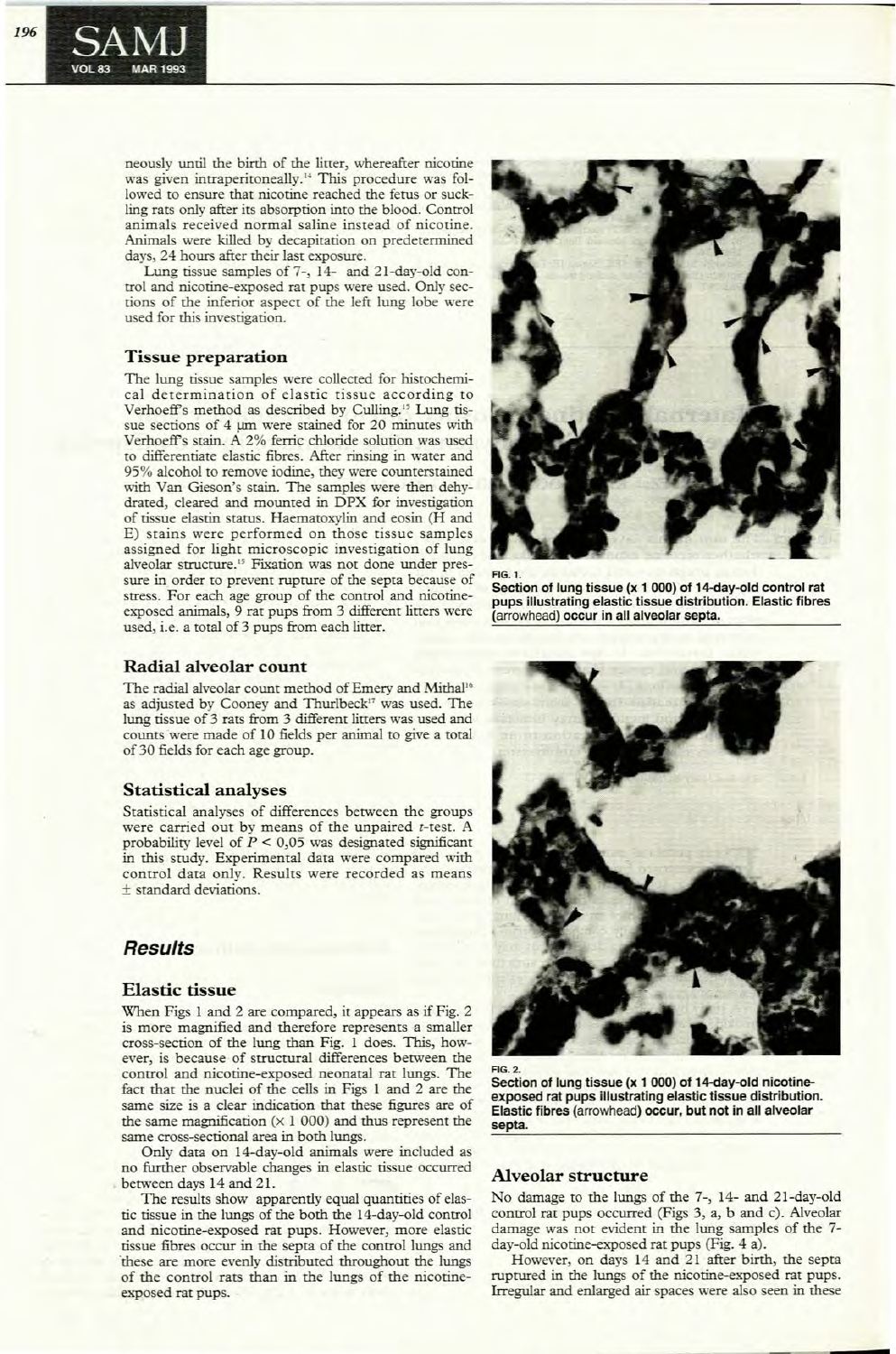

FIG, 3.

Lung tissue sections (x 100) of (a) 7-day-old, (b) 14-day-old and (c) 21-day-old control rat pups.



Lung tissue sections (x 100) of (a) 7-day-old, (b) 14-day-old and (c) 21-day-old control rat pups.

neonates (Fig. 4, b and c). Since the lungs were not fixed under pressure, the rupturing of the septa was not due to physical stress exerted on the lungs.

### Radial alveolar count

The radial alveolar count of the control and nicotineexposed animals increased significantly between days 14 and 21 ( $P < 0.05$ ) (Table I). However, the radial count of the lung tissue of the neonatal rats exposed to nicotine was always lower than that of the control animals  $(P < 0,001)$ . On day 7 the count of the control lungs was 47,44% higher than that of the nicotine-exposed lungs of animals the same age. On day 14 the difference was 43,85% and on day 21 it was 46,16%.

TABLE I.

Effect of maternal nicotine exposure on the radial alveolar count of neonatal rats

| Age<br>(d) | Control*<br>$(N = 30)$                                                        | Nicotinet<br>$(N = 30)$ | (control v.<br>nicotine-exposed) |
|------------|-------------------------------------------------------------------------------|-------------------------|----------------------------------|
|            | $7.23 \pm 0.20$                                                               | $3.80 \pm 0.10$         | < 0.001                          |
| 14         | $7.23 \pm 0.13$                                                               | $4.06 \pm 0.31$         | < 0.001                          |
| 21         | $8.60 \pm 0.10$                                                               | $4.63 \pm 0.076$        | < 0.001                          |
|            | * Control: day 14 v. day 21: P<0,001.<br>†Nicotine: day 14 v. day 21: P<0,05. |                         |                                  |

The effect of maternal nicotine exposure was the same for all lungs from the various litters under investigation.

## **Discussion**

Although various factors can cause pulmonary emphysema, smoking is recognised as a major risk factor in most

emphysema patients.<sup>18</sup> Certain biochemical links between cigarette smoking and pulmonary emphysema were suggested. It is widely believed that the destructive changes associated with emphysema are mediated largely by unrestrained proteolytic activity in lung connective tissue. <sup>12</sup> It is also argued that the increased elastolyric activity is partly due to the release of elastolytic proteases by cells in the lungs.<sup>19</sup> Smoking causes several cell types, known to contain or synthesise elastolytic proteases, to increase in number in the lungs. These include pulmonary alveolar macrophages<sup>20</sup> and neutrophils.<sup>21</sup> Tobacco smoke is also a rich source of oxidising agents which could inactivate protease inhibition.<sup>11</sup> These findings therefore imply that the lung protease-antiprotease balance may be impaired by smoking and thereby induce pulmonary emphysema. The component in smoke, and the mechanism by which this substance induces emphysema, is, despite all the research done, not yet known. However, the one compound most probably responsible for the harmful effects on the developing organism is the alkaloid, nicotine.<sup>22</sup> Animal experiments that used nicotine instead of tobacco smoke show that exposure to nicotine results in a lower fetal weight and increased perinatal mortality; nicotine is therefore a major factor in the cause of recognisable perinatal manifestations. 23,24

The most important primary cause of generalised emphysema is, in all probability, the loss of mechanical stability of the connective tissue framework in lung parenchyma." The differentiation of the interstitial fibroblasts is furthermore intimately associated with alveolar formation through the synthesis and secretion of connective tissue elements.<sup>21</sup> Elastin, in particular, plays an important role in alveolarisation.<sup>25</sup> It is also known that collagen is required for the development of the normal pattern of airway branching during morphogenesis of embryonic lungs,<sup>26</sup> and it is possible that there is a similar requirement for the branching of new alveoI

I

I

I

I

I

I

I